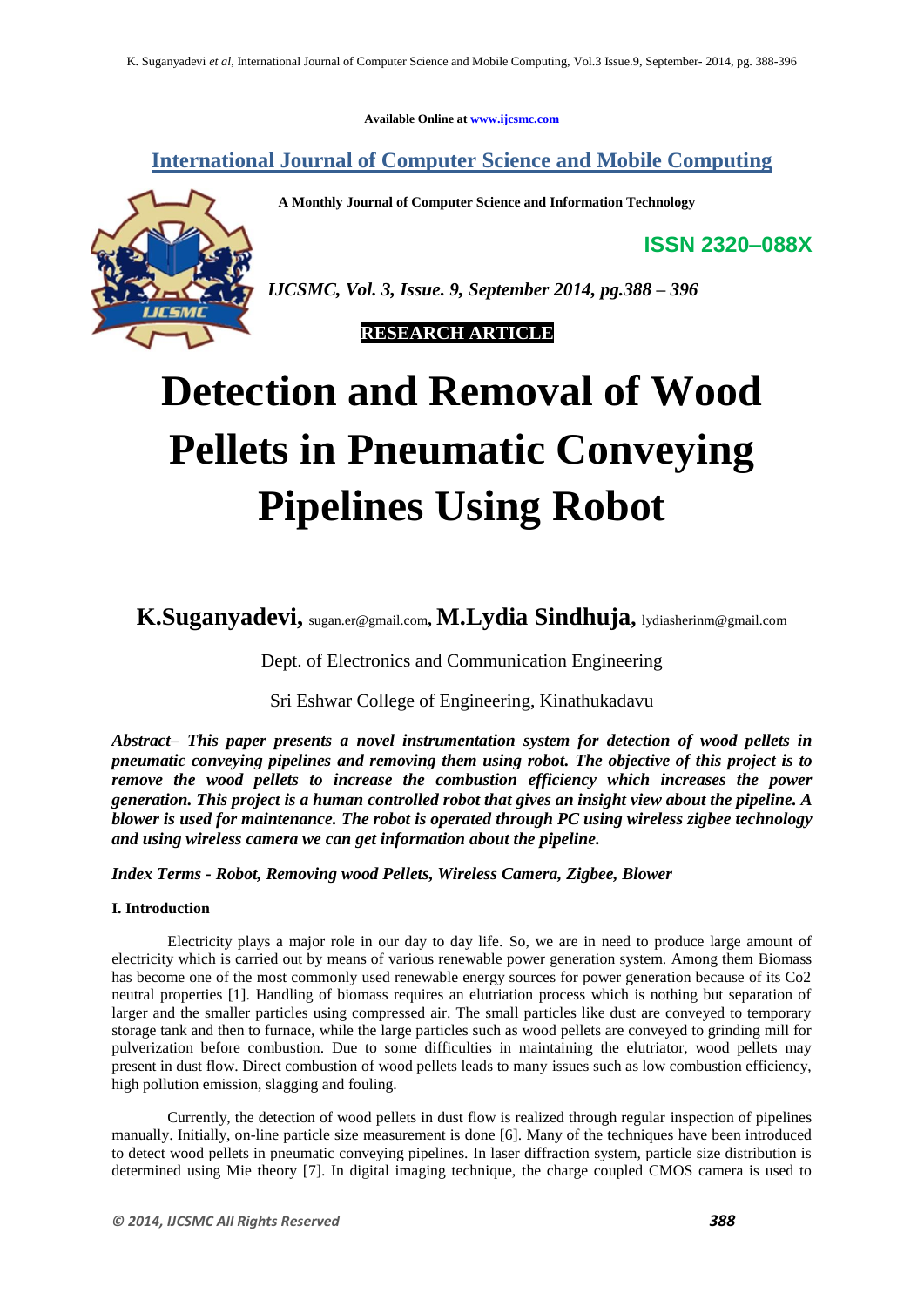capture the image of the particle by laser beam and then the particle size is determined through image processing [8]. In Piezoelectric sensing technique, an impact probe is inserted in to the pipeline and the particle size is determined by collision between the particle and the probe [9]. In [10] wood pellets are detected using vibration and acoustic sensors where the system captures the vibration and sound generated by the collisions between biomass particles and the pipe wall.

The above techniques are all used only to detect wood pellets. This may leads to operational issues such as low combustion efficiency, high pollution emission. The present technique avoids the difficulties by removing those wood pellets in dust flow using robot. Robot involves mechanical, usually computer controlled devices to perform tasks that require hazardous work by people. The presented robot control system can be used for detecting and removing the wood pellets present in dust flow. Thus it increases the combustion efficiency which increases the power generation. It is designed to remove human factor. It can also be used for inspection, maintenance and cleaning. Inspection of pipes may relevant from increasing security and efficiency in industrial plant.

## **II. Survey of the Related Work**

In [1] [2], this describes about biomass. Biomass encompasses a large variety of materials, including wood from various sources, agricultural residues, and animal and human waste. [3] Biomass can be converted into electric power through several methods. The most common is direct combustion of biomass material, such as agricultural waste or woody materials [4].

Thus pellet production [5] includes the process of grinding the wood pellets and these saw dusts are conveyed to the combustion chamber for heat or electricity. While direct combustion of wood pellets will give rise to problem in power generation. Thus different techniques have been developed to detect the presence of wood pellets such as those based on laser diffraction, digital imaging, piezoelectric sensing, vibration and acoustic sensor.

In [7], particle size distribution is determined by applying Mie theory of light scattering. It has the drawbacks of high cost, complexity and requirements for skilled personnel to operate.

In [8], CMOS camera is used to capture 2D images of particles that are illuminated by external laser beams and then drives the particle size distribution through image processing. It is cost effective but requires regular maintenance.

In [9], an impact probe is inserted in to the particle flow and drives the particle size from the piezoelectric signal due to collisions between the probe and the particles.

In [10] , wood pellets are detected using vibration and acoustic sensor. This system captures the vibration and sound generated by the collisions between biomass particle and the pipe wall. Time frequency analysis technique is used to eliminate the environmental noise from the signal, extract information about collision and detect the presence of wood pellets. It fails to remove external noise as because it removes the noise only when the environmental noise is below cutoff frequency.

In [11], capacitive electrode topologies are used for moisture determination in wood pellets to avoid effect on corrosion and decomposition of materials. A test box designed with planar and parallel plate setup where frequency in narrow bandwidth is analysed.

In [12], design of a robot to rescue of a child in a borehole is described. It is a human controlled robot that gives insight view of rescuing baby safely. Robot moves inside the pipe according to user commands given from PC.

#### **III. Proposed Method**

In this proposed work, a novel method of detecting and removing of wood pellets presented in pneumatic conveying pipelines using robot. A robot is designed which is operated through PC using wireless zigbee technology and using wireless camera we can get insight view of the pipeline. A temperature and humidity sensor is carried out by the robot, where it gives information about temperature and moisture level inside the pipeline, thus it helps to avoid flaws in the pipeline. It is a low cost robot used to monitor throughout the pipeline and gives information about the presence of wood pellets and the flaws in the pipes.

Robot is placed inside the pipeline. Zigbee transceiver is interfaced between microcontroller and PC. The controlling device of the whole system is a microcontroller. Whenever the user presses a button from the keyboard of the PC, the data related to that particular button is sent through zigbee module interfaced to PC. This data will be received by the zigbee module in the robot system and fed this to microcontroller which judges relevant task to the information received and act accordingly on robot and arm movement.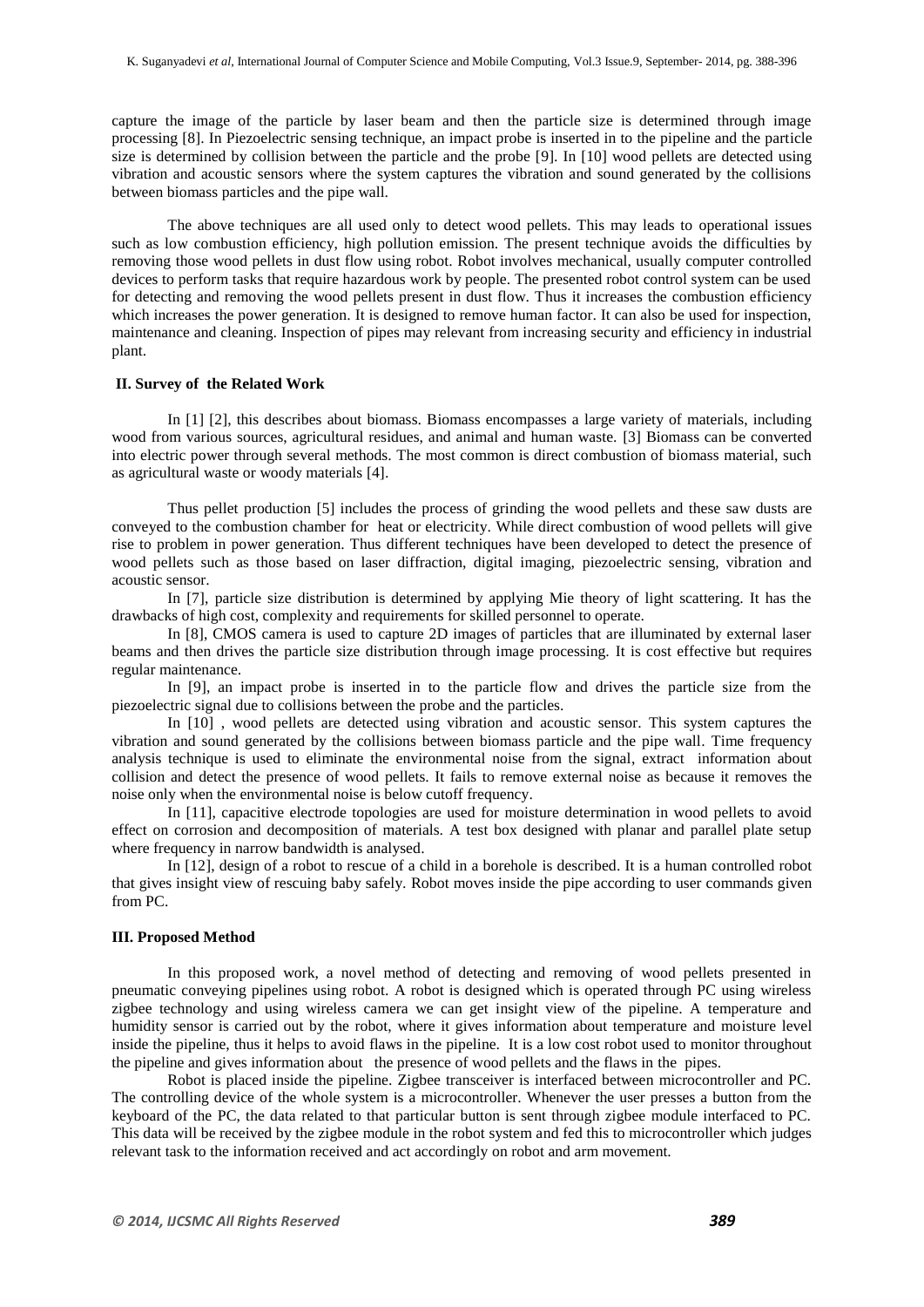At the time of detection of wood pellets robotic arm is functioned using servo motor to remove them. A blower is also used for removing wood pellets and for cleaning purpose. The live images from the camera in the robot system can be sent to monitor. The microcontrollers used in this project are programmed using embedded C language.

# *3.1 Block Diagram*

It consist of temperature sensor, humidity sensor, embedded system, robot control motors, camera motion control motors, wood pellets removing mechanism, blower, and separate driver mechanism to control these sections, pipeline robot, camera, zigbee transceivers, a personal computer, power supply and a battery

Block diagram of robo section and control section for detection and removal of wood pellets in pneumatic conveying pipelines using robot is shown in figure1 and figure 2.



Fig. 1: Block diagram for robo section



Fig. 2: Block diagram for control section

## *3.2 Temperature Sensor*

The LM35 series are precision integrated-circuit temperature sensors, whose output voltage is linearly proportional to the Celsius (Centigrade) temperature. The LM35 thus has an advantage over linear temperature sensors calibrated in ° Kelvin, as the user is not required to subtract a large constant voltage from its output to obtain convenient Centigrade scaling. The LM35 does not require any external calibration or trimming to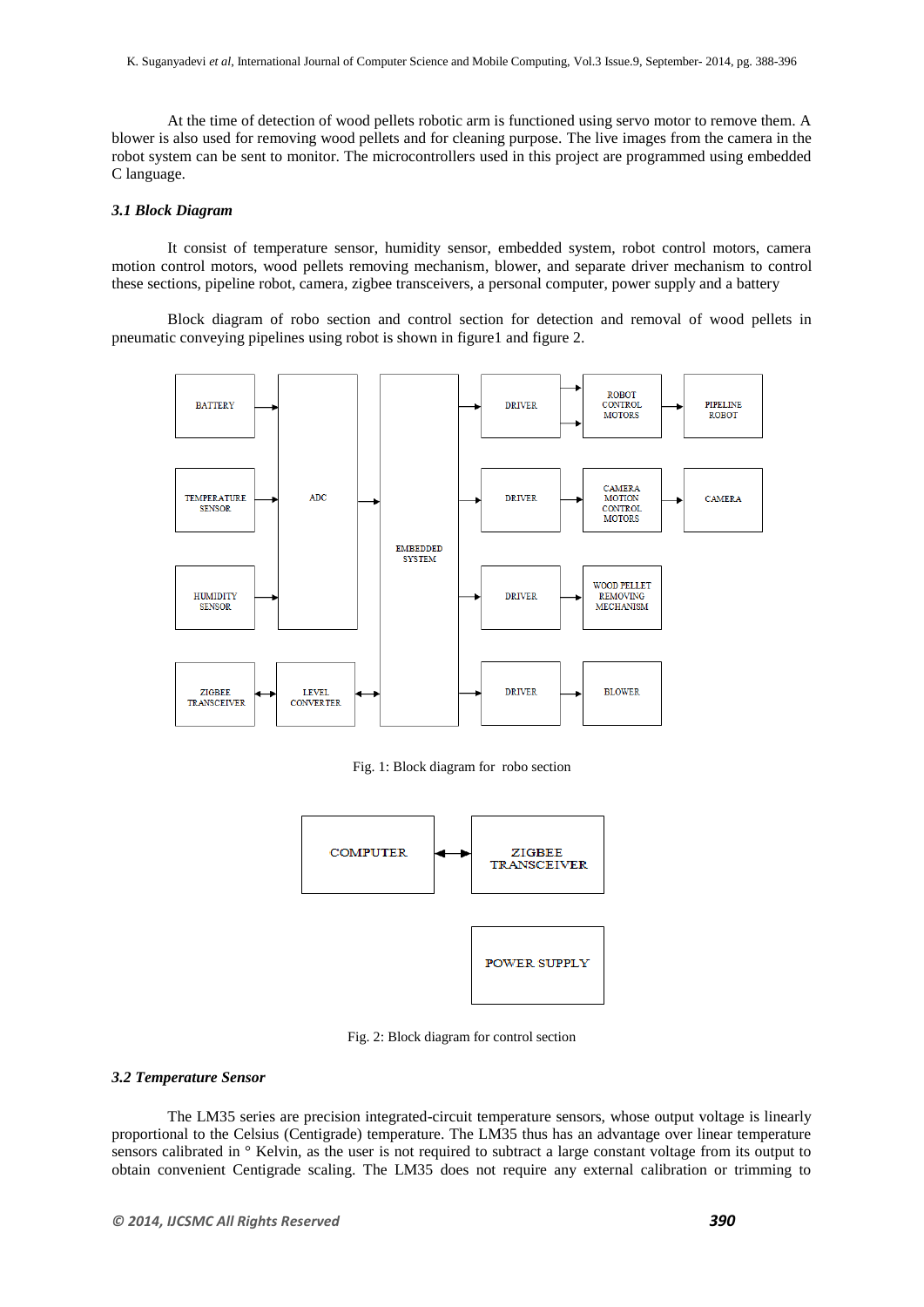provide typical accuracies of ±1⁄4°C at room temperature and ±3⁄4°C over a full −55 to +150°C temperature range. Low cost is assured by trimming and calibration at the wafer level. The LM35"s low output impedance, linear output, and precise inherent calibration make interfacing to readout or control circuitry especially easy. It can be used with single power supplies, or with plus and minus supplies.

Features of LM35

- $\triangleright$  Calibrated directly in ° Celsius (Centigrade).<br>  $\triangleright$  Linear + 10.0 mV/°C scale factor
- Einear + 10.0 mV/°C scale factor.<br>  $\geq 0.5$ °C accuracy guarantee able (at
- > 0.5°C accuracy guarantee able (at +25°C).<br>
→ Rated for full -55° to +150°C range.
- Rated for full  $-55^\circ$  to +150°C range.
- $\triangleright$  Suitable for remote applications.
- $\triangleright$  Low cost due to wafer-level trimming.
- $\triangleright$  Operates from 4 to 30 volts.
- $\triangleright$  Less than 60 μA current drain.

## *3.3 Humidity Sensor*

Humidity Refers to the water vapour content in air or other gases. Humidity measurements can be stated in a variety of terms and units.

The three commonly used terms are absolute humidity, dew point, and relative humidity (RH). It is based on an interdigitated or bifilar winding. After deposition of a hydroscopic polymer coating, their resistance changes inversely with humidity. The impedance change is typically an inverse exponential relationship to humidity. Resistive humidity sensors usually consist of noble metal electrodes either deposited on a substrate by photo resist techniques or wire-wound electrodes on a plastic or glass cylinder. The substrate is coated with a salt or conductive polymer. When it is dissolved or suspended in a liquid binder it functions as a vehicle to evenly coat the sensor. Alternatively, the substrate may be treated with activating chemicals such as acid. The sensor absorbs the water vapour and ionic functional groups are dissociated, resulting in an increase in electrical conductivity. The response time for most resistive sensors ranges from 10 to 30 s for a 63% step change. The impedance range of typical resistive elements varies from  $1 \text{ k } \Omega$  to 100 M $\Omega$ .

#### *3.4 ADC*

The ADC in general converts the analog signal into digital signal .The most commonly used type is Successive Approximation Register .ADC0801, ADC0802, ADC0803, ADC0804 and ADC0805 are CMOS 8 bit successive approximation A/D. These operations with the NSC800 and INS8080A derivative control bus with TRI-STATE output latches directly driving the data bus. These A/Ds appear like memory locations or I/O ports to the microprocessor and no interfacing logic is needed. Differential analog voltage inputs allow increasing the common-mode rejection and offsetting the analog zero input voltage value. In addition, the voltage reference input can be adjusted to allow encoding any smaller analog voltage span to the full 8 bits of resolution.

#### Features of ADC

- $\geq$  Compatible with 8080 μP derivatives no interfacing logic needed access time 135 ns.<br>  $\geq$  Easy interface to all microprocessors, or operates "stand alone".
- ▶ Easy interface to all microprocessors, or operates "stand alone".<br>
► Differential analog voltage inputs.
- Differential analog voltage inputs.
- $\triangleright$  Logic inputs and outputs meet both MOS and TTL voltage level specifications.
- $\triangleright$  Works with 2.5V (LM336) voltage reference

#### *3.5 PIC 16F887*

**PIC** is a family of Harvard architecture microcontrollers made by Microchip Technology, derived from the PIC1640 originally developed by General Instrument's Microelectronics Division. The name PIC initially referred to "**Peripheral Interface Controller**". PICs are popular with developers due to their low cost, wide availability, large user base, extensive collection of application notes, availability of low cost or free development tools, and serial programming capability.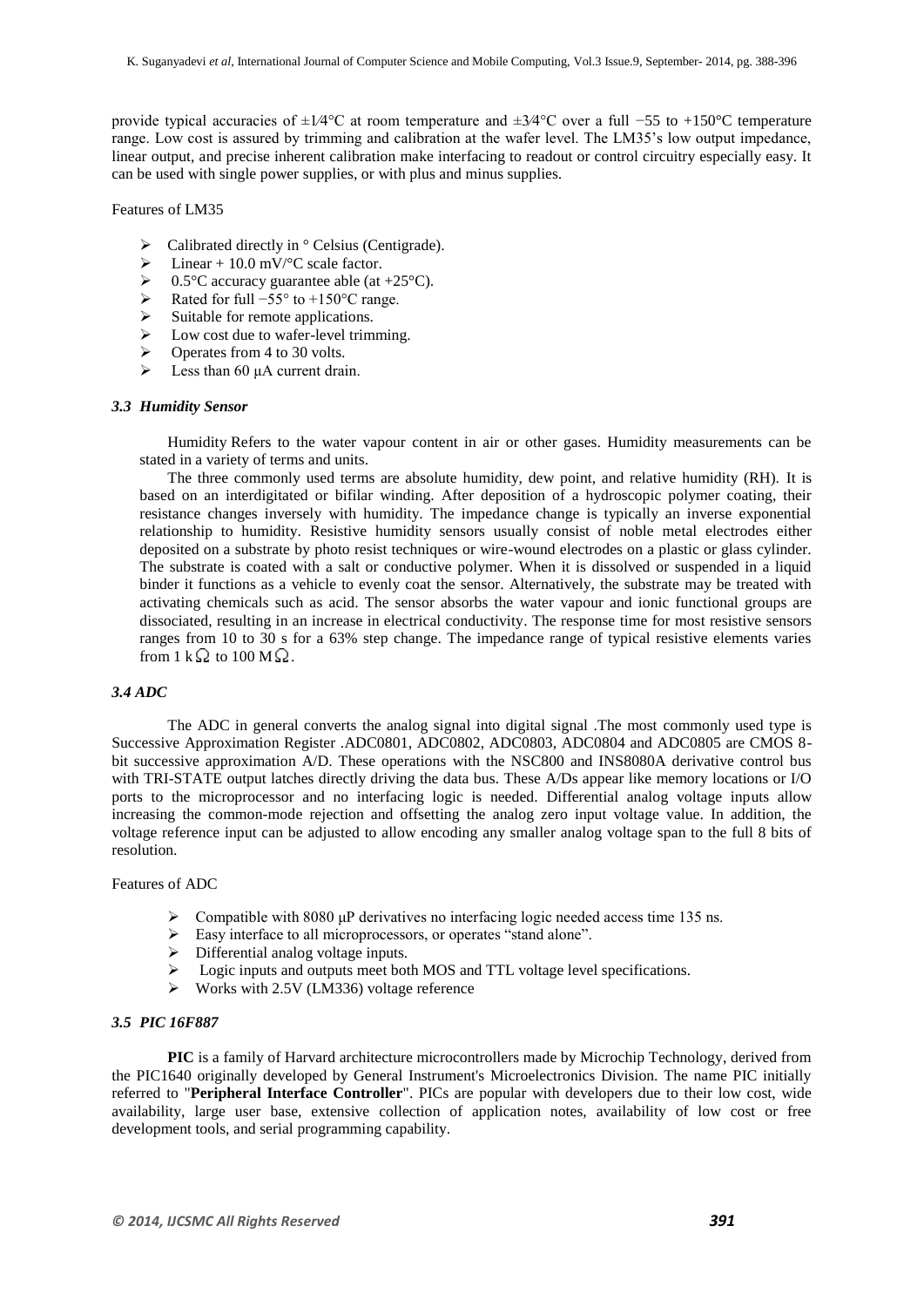The PIC architecture is distinctively minimalist. It is characterized by the following features:

- Separate code and data spaces (Harvard architecture)
- A small number of fixed length instructions
- Most instructions are single cycle execution (4 clock cycles), with single delay cycles upon branches and skips
- A single accumulator (W), the use of which (as source operand) is implied (i.e. is not encoded in the opcode)
- All RAM locations function as registers as both source and/or destination of math and other functions.
- A hardware stack for storing return addresses
- A fairly small amount of addressable data space (typically 256 bytes), extended through banking
- Data space mapped CPU, port, and peripheral registers

## *3.6 Zigbee Transceiver*

ZigBee is a [specification](http://en.wikipedia.org/wiki/Specification_(technical_standard)) for a suite of high level communication protocols using small, low-power [digital](http://en.wikipedia.org/wiki/Digital_radio)  [radios](http://en.wikipedia.org/wiki/Digital_radio) based on the [IEEE 802.15.4-2003](http://en.wikipedia.org/wiki/IEEE_802.15.4-2003) [standard](http://en.wikipedia.org/wiki/Standardization) for [Low-Rate Wireless Personal Area Networks](http://en.wikipedia.org/w/index.php?title=Low-Rate_Wireless_Personal_Area_Network&action=edit&redlink=1) (LR-WPANs), such as wireless light switches with lamps, electrical meters with in-home-displays, consumer electronics equipment via short-range radio. The technology defined by the [ZigBee specification](http://en.wikipedia.org/wiki/ZigBee_specification) is intended to be simpler and less expensive than other [WPANs,](http://en.wikipedia.org/wiki/Personal_area_network#Wireless_PAN) such as [Bluetooth.](http://en.wikipedia.org/wiki/Bluetooth) ZigBee is targeted at [radio-frequency](http://en.wikipedia.org/wiki/Radio_frequency) (RF) applications that require a low data rate, long battery life, and secure networking.

ZigBee protocol features:

- Low duty cycle Provides long battery life
- Low latency
- Support for multiple network topologies: Static, dynamic, star and mesh
- Direct Sequence Spread Spectrum (DSSS)
- Up to 65,000 nodes on a network
- Collision avoidance
- Link quality indication
- Clear channel assessment

#### *3.7 Level Converter*

The RS232 is not compatible with today"s microprocessors and microcontrollers; we need a line driver (voltage convertor) to convert the RS232"s signals to the TTLvoltage levels that will be acceptable to the 8051"s TxD and RxD pins. The MAX232 converts from RS232 voltage levels to TTL voltage levels, and vice versa. One advantage of the MAX232 chip is that it uses  $a + 5$  V power source which is the same as the source voltage for the 8051. In other words, with a single +5 V power supply we can power both the 8051 and MAX232, with no need for the dual power supplies that are common in many older system.



Fig. 3 : RS232 Level Converter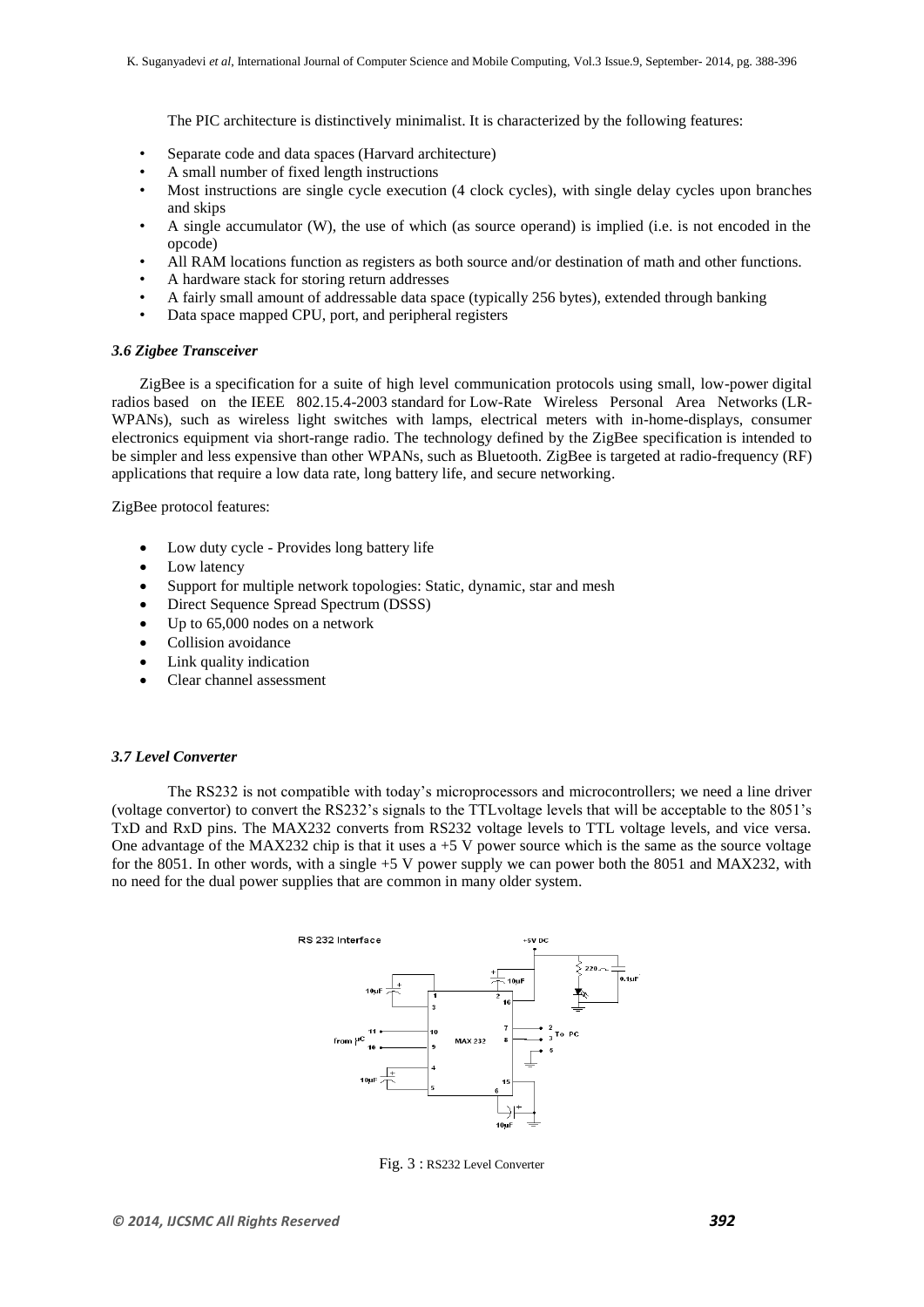#### *3.8 Driver Circuit*

 The driver circuit is enabled certain time duration only, such enable pulse is depended by delay programming of microcontroller, here darling circuit has been two transistors made connection of cascade network, if input is set to base of the first transistor, then that is turn on and emitter current of that turn the another one. Hereby the circuit is closed through the driven device and second transistor, now the energized driven device. The enabled signal is not essential after energized that driven device because transistor collector current maintains the transistors in saturation state continuously. The induction effect may be affect the indication components and another thing, so diode is connected across the coil which can prevents the chopping effect the inverse magnitude of magnetic field shorted across from driven device.



Fig 4: Driver



Fig 5: Relay Driver

# *3.9 Camera*

Wireless security cameras are [closed-circuit television](http://en.wikipedia.org/wiki/Closed-circuit_television) (CCTV) [cameras](http://en.wikipedia.org/wiki/Video_camera) that transmit a video and audio signal to a wireless receiver through a radio band. Many wireless security cameras require at least one cable or wire for power; "wireless" refers to the transmission of video/audio. However, some wireless security cameras are battery-powered, making the cameras truly wireless from top to bottom.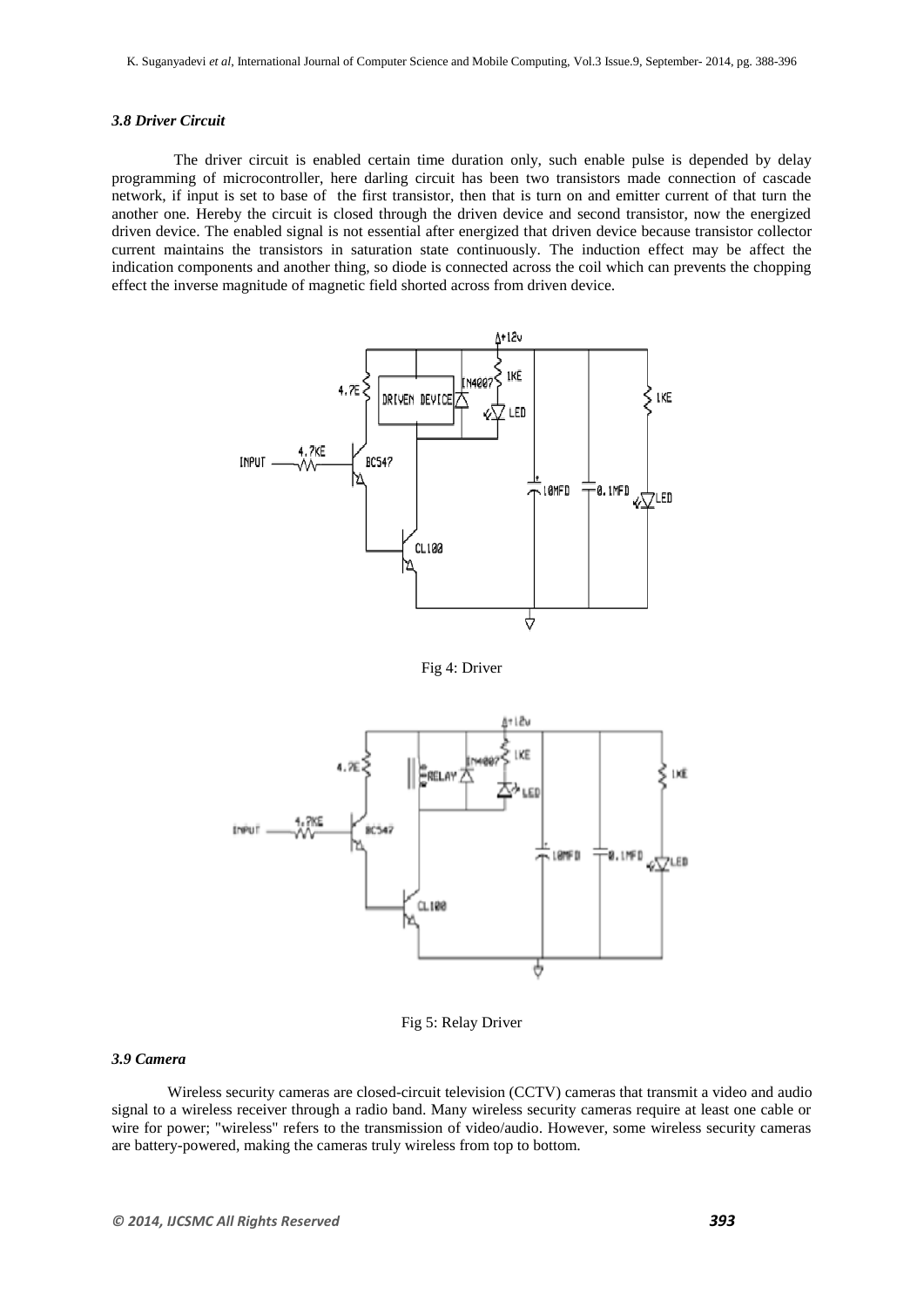Wireless cameras are proving very popular among modern security consumers due to their low installation costs (there is no need to run expensive video extension cables) and flexible mounting options; wireless cameras can be mounted/installed in locations previously unavailable to standard wired cameras

## *3.10 Blower*

Air blowers generally use centrifugal force to propel air forward. Inside a centrifugal air blower is a wheel with small blades on the circumference and a casing to direct the flow of air into the center of the wheel and out toward the edge.The design of the blades will affect how the air is propelled and how efficient the air blower is. Blade designs in air blowers are classified as forward-curved, backward-inclined, backward-curved, radial and airfoil

## **IV. Simulation**

## *4.1 Software*

**LabVIEW** (short for Laboratory Virtual Instrumentation Engineering Workbench) is a platform and development environment for a [visual programming language](http://en.wikipedia.org/wiki/Visual_programming_language) from [National Instruments.](http://en.wikipedia.org/wiki/National_Instruments) LabVIEW is commonly used for data acquisition, instrument control, and industrial automation on a variety of platforms including Microsoft Windows, various flavors of UNIX, Linux, and Mac OS.

The NI LabVIEW graphical system design platform is enabling new applications for industrial robots by integrating measurements, vision, robot control, and human machine interfaces (HMIs) into one, easy-to-use environment. By combining the capabilities of LabVIEW with add-ons provided by partners such as Imaging Lab, you can quickly interface to the robot controller of leading industrial arm manufacturers such as DENSO, KUKA, Epson, and Mitsubishi.



Fig 6: Block panel of simulation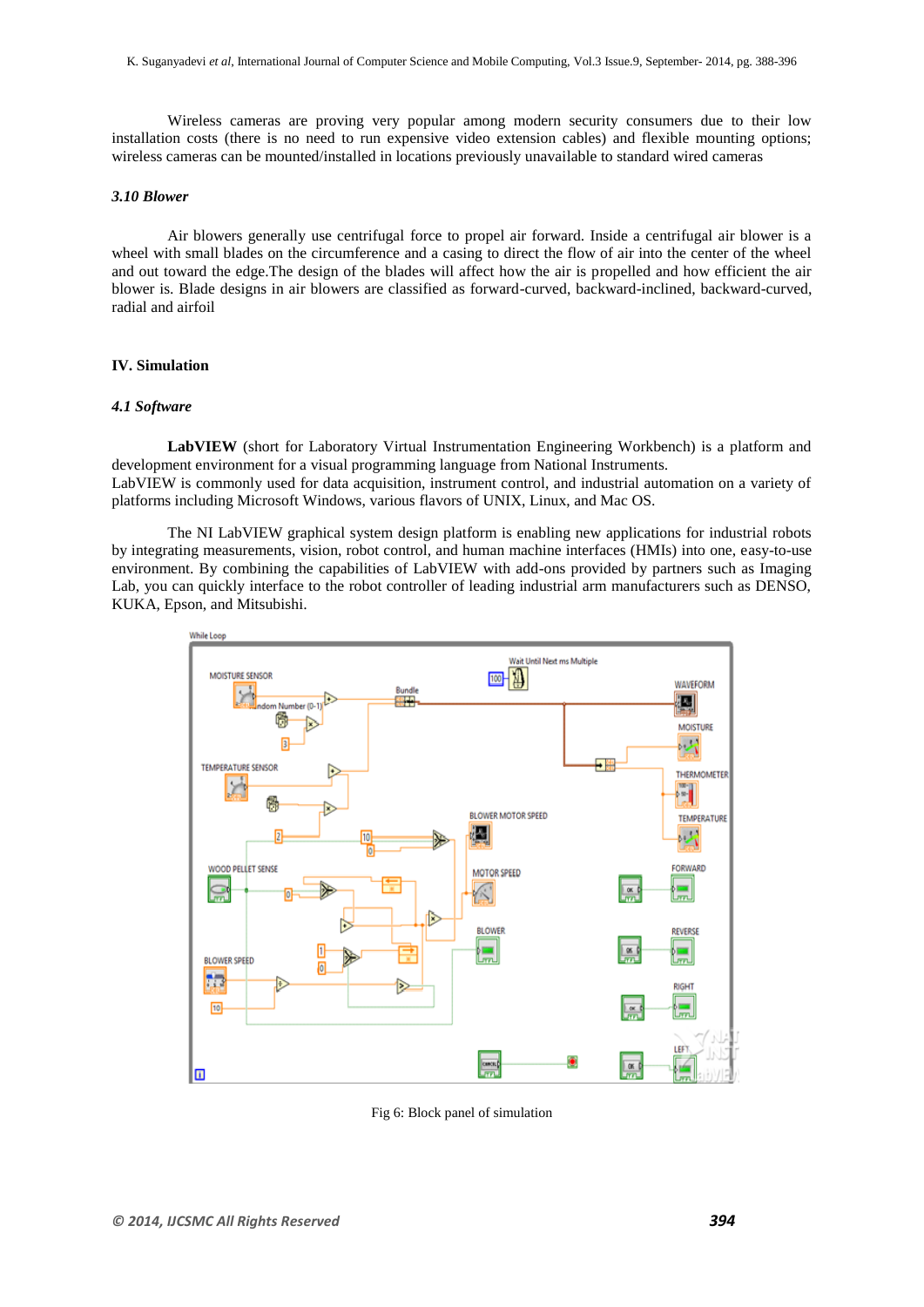## **V. Result**



Fig 7: Simulation Result (front panel)

#### **VI. Conclusion**

In this paper, we have proposed a novel instrumentation system for detecting and removing of wood pellets in pneumatic pipeline using robot. It increases the combustion efficiency which increases the power generation. It is designed to remove the human factor which can also be used for inspection, maintenance and cleaning the pipelines.

- Less manpower
- Highly safety
- Accurate operation
- Low cost automation
- Wireless Communication

## **References**

[1] R. Saidur, E. A. Abdelaziz, A. Demirbas, M. S. Hossain, and S. Mekhilef, "A review on biomass as a fuel for boilers," Renew. Sustain.Energy Rev., vol. 15, no. 5, pp. 2262–2289, 2011.

[2] Dr. Rohit Verma, "An Analysis of Biomass Technology and its Impact on Multi-fuel Fired Biomass Boiler", IJSET Vol No.3 Issue No.2, pp.198-202, FEB 2014

[3] Surendra R. Kalbande, Mrudulata M. Deshmukh, Harsha M. Wakudkar And Gajanan Wasu "Evaluation Of Gasifier Based Power Generation System Using Different Woody Biomass", ARPN Journal Of Engineering And Applied Sciences VOL. 5, NO. 11, Pp 82-88, NOVEMBER 2010,

[4] M. Barz M.K. Delivand "Agricultural Residues as Promising Biofuels for Biomass Power Generation in Thailand", Journal of Sustainable Energy & Environment Special Issue (2011), pp:21-27

[5] Tomasz Goliński, Zenon Foltynowicz "Pellet – a Key to Biomass Energy", IJEPT , Vol. 2, No. 4, October 2012

[6] R. M. Carter and Y. Yan, "An instrumentation system using combined sensing strategies for online mass flow rate measurement and particle sizing," IEEE Trans. Instrum. Meas., vol. 54, no. 4, pp. 1433–1437, Aug. 2005.